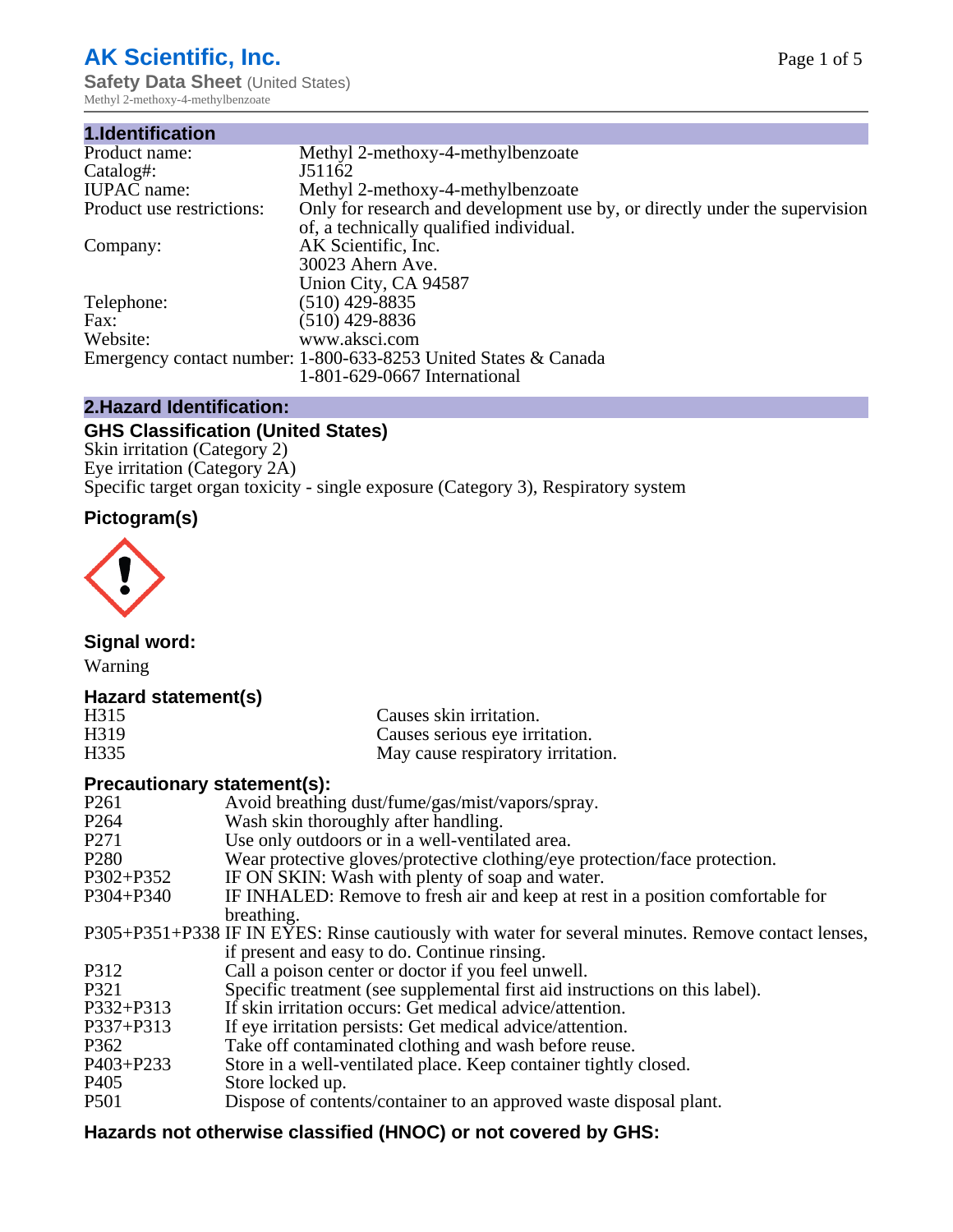#### None

#### **3.Composition/Information on Ingredients**

Purity:<br>EC:

Synonyms: Not available. CAS#: 81245-24-1<br>Purity: 95% 95% Not available.

## **4. First Aid Measures**

**General Information:** Immediately remove any clothing contaminated by the product. Move out of dangerous area. Consult a physician and show this safety data sheet.

**Inhalation:** Move person to fresh air. If not breathing, give artificial respiration. If breathing is difficult, give oxygen. Obtain medical aid.

**Skin contact:** Immediately flush skin with running water for at least 15 minutes while removing contaminated clothing and shoes. Wash clothing before reuse. Obtain medical aid immediately. **Eye contact:** Immediately flush open eyes with running water for at least 15 minutes. Obtain medical aid immediately.

**Ingestion:** Do NOT induce vomiting without medical advice. Rinse mouth with water. Never administer anything by mouth to an unconscious person. Obtain medical aid immediately.

**Most important symptoms and effects, both acute and delayed:** No further information available. Please see sections 2 and 11.

**Indication of any immediate medical attention and special treatment needed:** No further information available.

#### **5. Fire Fighting Measures**

**Suitable extinguishing media:** Use water spray, dry chemical, carbon dioxide, or chemical foam. **Specific hazards arising from the chemical:** Carbon oxides.

**Advice for firefighters:** As in any fire, wear a NIOSH-approved or equivalent, pressure-demand, self-contained breathing apparatus and full protective gear. During a fire, irritating and highly toxic gases may be generated by thermal decomposition or combustion.

#### **6. Accidental Release Measures**

**Personal precautions, protective equipment and emergency procedures:** Wear protective equipment and keep unprotected personnel away. Ensure adequate ventilation. Remove all sources of ignition. Prevent further leak or spill if safe to do so. For personal protective equipment, please refer to section 8.

**Environmental precautions:** Do not let product enter drains, other waterways, or soil.

**Methods and materials for containment and cleaning up:** Prevent further leak or spill if safe to do so. Vacuum, sweep up, or absorb with inert material and place into a suitable disposal container. Consult local regulations for disposal. See section 13 for further disposal information.

#### **7. Handling and Storage**

**Precautions for safe handling:** Avoid contact with skin, eyes, and personal clothing. Wash hands thoroughly after handling. Avoid breathing fumes. Use only with adequate ventilation. Wear suitable protective clothing, gloves, and eye/face protection. Keep away from sources of ignition. Minimize dust generation and accumulation. Keep container tightly closed. Open and handle container with care. Do not eat, drink, or smoke while handling.

**Conditions for safe storage, including any incompatibilities:** Store in a tightly-closed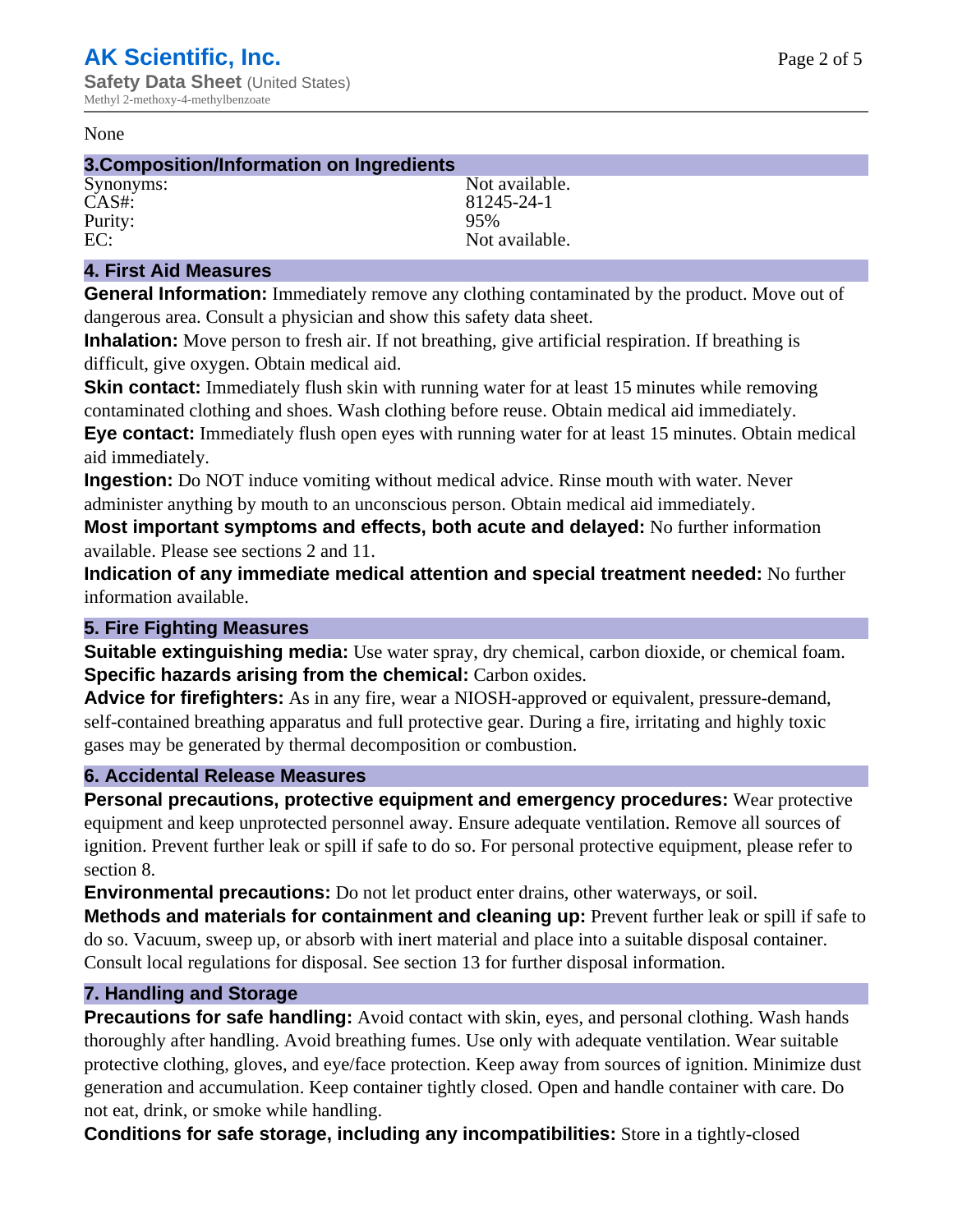container when not in use. Store in a cool, dry, well-ventilated area away from incompatible substances. Keep away from sources of ignition.

#### **8. Exposure Controls/Personal Protection**

#### **Exposure limits:**

| <b>OSHA PEL:</b>  | Not available. |
|-------------------|----------------|
| NIOSH REL:        | Not available. |
| <b>ACGIH TLV:</b> | Not available. |

**Appropriate engineering controls:** Avoid contact with skin, eyes, and clothing. Wash hands before breaks and immediately after handling the product. Facilities storing or utilizing this material should be equipped with an eyewash fountain. Use adequate general and local exhaust ventilation to keep airborne concentrations low.

#### **Personal protection**

| Eyes:        | Based on an evaluation of the eye or face hazards present, wear chemical splash-resistant<br>safety glasses or goggles with side protection. A face shield may be appropriate in some |
|--------------|---------------------------------------------------------------------------------------------------------------------------------------------------------------------------------------|
|              | workplaces. Use eyewear tested and approved under appropriate government standards<br>such as OSHA 29 CFR 1910.133 or EU EN166.                                                       |
| Hands:       | Wear gloves selected based on an evaluation of the possible hazards to hands and skin,                                                                                                |
|              | the duration of use, the physical conditions of the workplace, and the chemical resistance                                                                                            |
|              | and physical properties of the glove material.                                                                                                                                        |
|              | Skin and body: Protective clothing must be selected based on the hazards present in the workplace, the                                                                                |
|              | physical environment, the duration of exposure, and other factors. No fabric can provide                                                                                              |
|              | protection against all potential hazards; therefore it is important to select the appropriate                                                                                         |
|              | protective clothing for each specific hazard. At the minimum, wear a laboratory coat and                                                                                              |
|              | close-toed footwear.                                                                                                                                                                  |
| Respiratory: | Respirators are not a substitute for accepted engineering control measures such as<br>enclosure or confinement of the operation, general and local ventilation, and substitution      |
|              | of less toxic materials. When respiratory personal protective equipment is appropriate                                                                                                |
|              | based on an assessment of respiratory hazards in the workplace, use a NIOSH- or                                                                                                       |
|              | CEN-certified respirator.                                                                                                                                                             |

| 9. Physical and Chemical Properties |                                                |
|-------------------------------------|------------------------------------------------|
| <b>Physical State:</b>              | Clear colorless liquid                         |
| Molecular Formula:                  | C <sub>10</sub> H <sub>12</sub> O <sub>3</sub> |
| Molecular Weight:                   | 180.2                                          |
| Odor:                               | Not available.                                 |
| pH:                                 | Not available.                                 |
| <b>Boiling Point Range:</b>         | Not available.                                 |
| Freezing/Melting Point:             | Not available.                                 |
| <b>Flash Point:</b>                 | Not available.                                 |
| <b>Evaporation Rate:</b>            | Not available.                                 |
| Flammability(solid,gas):            | Please see section 2.                          |
| Explosive limits:                   | Not available.                                 |
| Vapor Pressure:                     | Not available.                                 |
| Vapor Density:                      | Not available.                                 |
| Solubility:                         | Not available.                                 |
| <b>Relative Density:</b>            | Not available.                                 |
| Refractive Index:                   | Not available.                                 |
| Volatility:                         | Not available.                                 |
| <b>Auto-ignition Temperature:</b>   | Not available.                                 |
| <b>Decomposition Temperature:</b>   | Not available.                                 |
| <b>Partition Coefficient:</b>       | Not available.                                 |
|                                     |                                                |

## **10. Stability and Reactivity**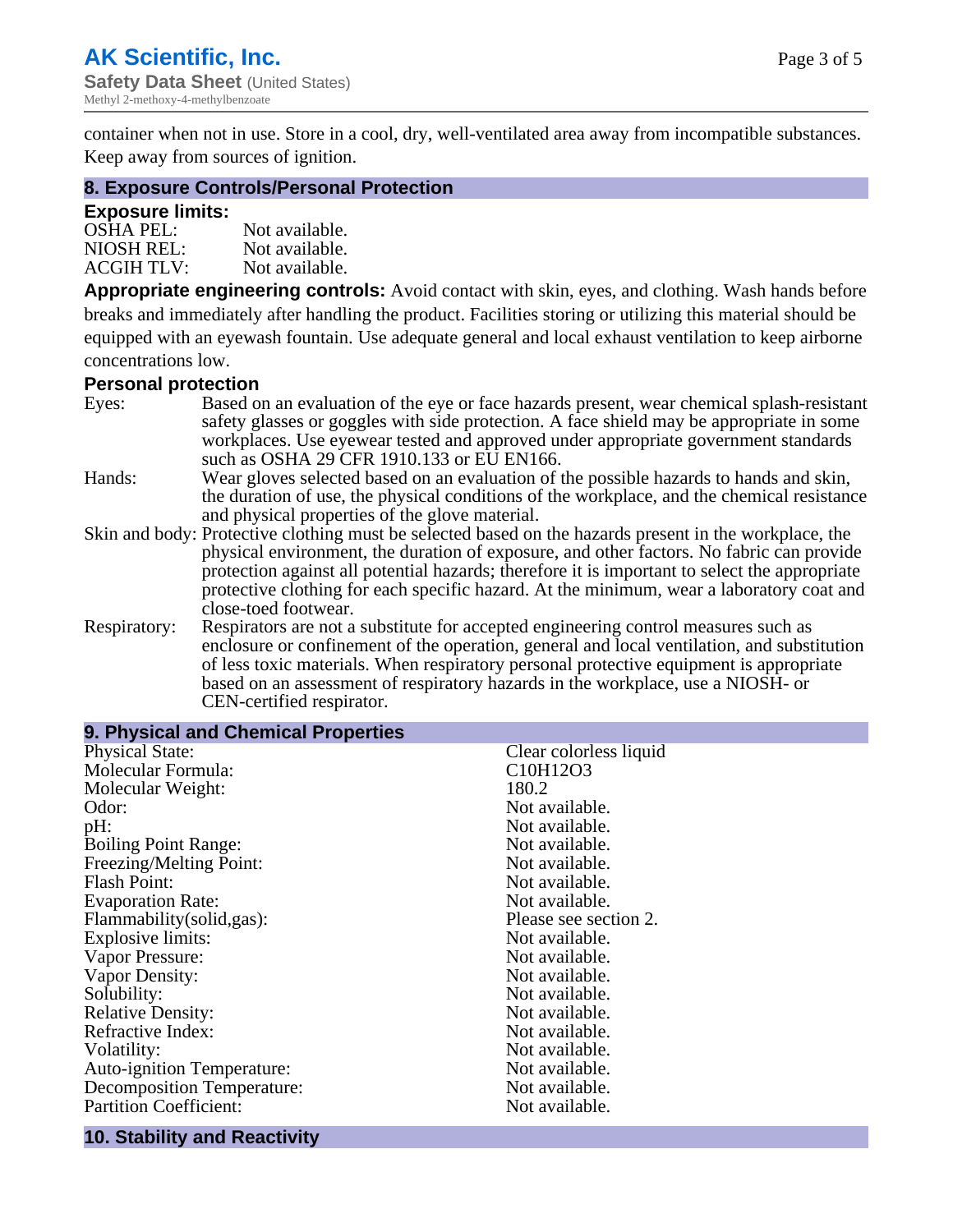| Reactivity:                         | Not available.                                       |
|-------------------------------------|------------------------------------------------------|
| Chemical stability:                 | Stable under recommended temperatures and pressures. |
| Possibility of hazardous reactions: | Not available.                                       |
| Conditions to avoid:                | Dust generation.                                     |
| Incompatible materials:             | Strong oxidizing agents.                             |
| Hazardous decomposition products:   | Carbon oxides.                                       |
|                                     |                                                      |

#### **11. Toxicological Information**

| Not available.                                      |
|-----------------------------------------------------|
| Not available.                                      |
| Inhalation, eye contact, skin contact, ingestion.   |
| Skin contact may result in inflammation             |
| characterized by itching, scaling, reddening,       |
| blistering, pain or dryness. Eye contact may result |
| in redness, pain or severe eye damage. Inhalation   |
| may cause irritation of the lungs and respiratory   |
| system. Overexposure may result in serious illness  |
|                                                     |

or death.

#### **Carcinogenicity**

| IARC: | Not classified.                                                                                       |
|-------|-------------------------------------------------------------------------------------------------------|
| NTP:  | Not listed.                                                                                           |
| OSHA: | Not listed.                                                                                           |
|       | Acute toxic effects: Inflammation of the eye is characterized by redness, watering, and itching. Skin |
|       | inflammation is characterized by itching, scaling, reddening, or, occasionally,                       |
|       | blistering.                                                                                           |

| <b>12. Ecological Information</b> |                |  |
|-----------------------------------|----------------|--|
| Ecotoxicity:                      | Not available. |  |
| Persistence and degradability:    | Not available. |  |
| Bioaccumulative potential:        | Not available. |  |
| Mobility in soil:                 | Not available. |  |
| Other adverse effects:            | Not available. |  |

#### **13. Disposal Considerations**

Disposal of waste: Chemical waste generators must determine whether a discarded chemical is classified as hazardous waste. US EPA guidelines for the classification determination are listed in 40 CFR 261.3. Additionally, waste generators must consult state and local hazardous waste regulations to ensure complete and accurate classification. Observe all federal, state and local regulations when disposing of the substance.

Disposal of packaging: Do not reuse containers. Dispose of as unused product.

| <b>14. Transportation Information</b> |                         |
|---------------------------------------|-------------------------|
| <b>DOT (United States)</b>            |                         |
| UN number:                            | Not hazardous material. |
| Proper shipping name:                 | Not available.          |
| Transport hazard class:               | Not available.          |
| Packing group:                        | Not available.          |
| <b>IATA</b>                           |                         |
| UN Number:                            | Not dangerous good.     |
| Proper shipping name:                 | Not available.          |
| Transport hazard class:               | Not available.          |
| Packing group:                        | Not available.          |
|                                       |                         |